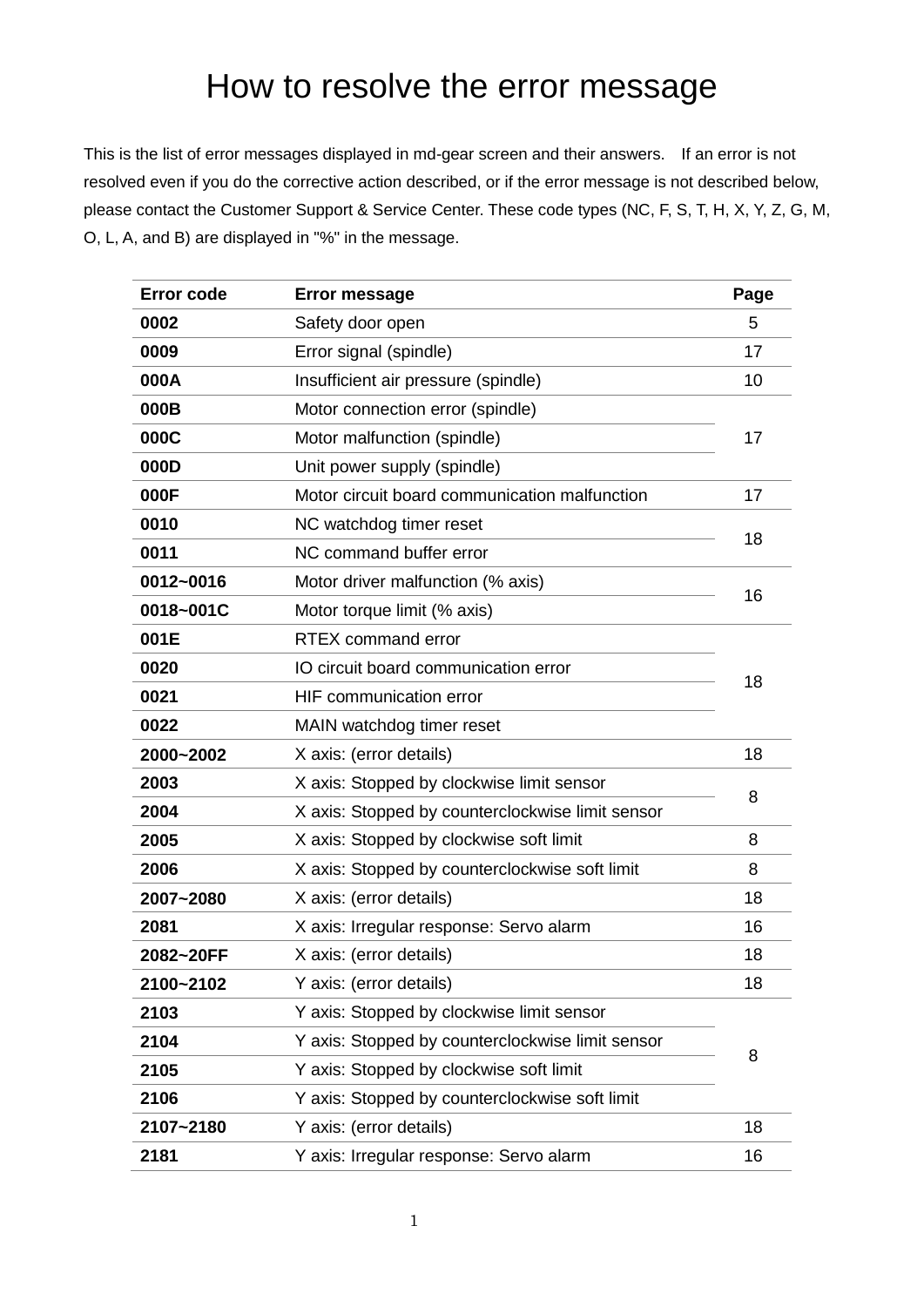| 2182~21FF   | Y axis: (error details)                                |    |
|-------------|--------------------------------------------------------|----|
| 2200~2202   | Z axis: (error details)                                | 18 |
| 2203        | Z axis: Stopped by clockwise limit sensor              |    |
| 2204        | Z axis: Stopped by counterclockwise limit sensor       |    |
| 2205        | Z axis: Stopped by clockwise soft limit                |    |
| 2206        | Z axis: Stopped by counterclockwise soft limit         |    |
| 2207~2280   | Z-axis: (error details)                                |    |
| <b>220D</b> | Z axis: Stopped by latch operation error               |    |
| 2281        | Z axis: Irregular response: Servo alarm                |    |
| 2282~22FF   | Z axis: (error details)                                |    |
| 2300~2302   | A axis: (error details)                                |    |
| 2303        | A axis: Stopped by clockwise limit sensor              |    |
| 2304        | A axis: Stopped by counterclockwise limit sensor       | 8  |
| 2305        | A axis: Stopped by clockwise soft limit                |    |
| 2306        | A axis: Stopped by counterclockwise soft limit         |    |
| 2307~2319   | A axis: (error details)                                |    |
| 2320        | A axis: Motor timeout                                  |    |
| 2321~2380   | A axis: (error details)                                |    |
| 2381        | A axis: Irregular response: Servo alarm                |    |
| 2382~23FF   | A axis: (error details)                                | 18 |
| 2400~2402   | B axis: (error details)                                | 18 |
| 2403        | B axis: Stopped by clockwise limit sensor              |    |
| 2404        | B axis: Stopped by counterclockwise limit sensor       | 8  |
| 2405        | B axis: Stopped by clockwise soft limit                |    |
| 2406        | B axis: Stopped by counterclockwise soft limit         |    |
| 2407~2480   | B axis: (error details)                                | 18 |
| 2481        | B axis: Irregular response: Servo alarm                | 16 |
| 2482~24FF   | B axis: (error details)                                | 18 |
| 2A00~2A02   | Linear interpolation axis: (error details)             | 18 |
| 2A03        | Linear interpolation axis: Stopped by clockwise limit  |    |
|             | sensor                                                 | 8  |
| 2A04        | Linear interpolation axis: Stopped by counterclockwise |    |
|             | limit sensor                                           |    |
| 2A05        | Linear interpolation axis: Stopped by clockwise soft   |    |
|             | limit                                                  | 8  |
| 2A06        | Linear interpolation axis: Stopped by counterclockwise |    |
|             | soft limit                                             |    |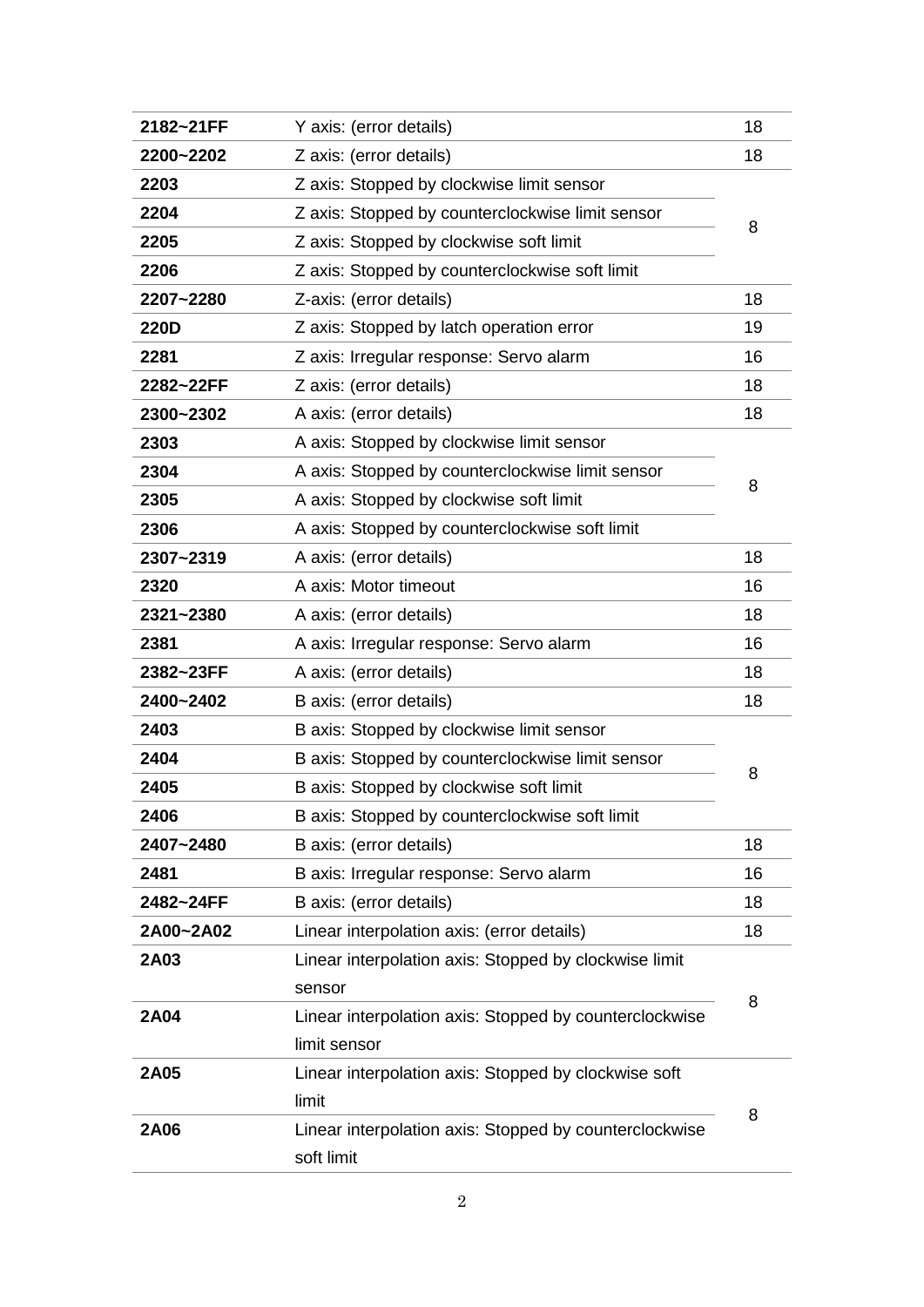| 2A07~2AFF  | Linear interpolation axis: (error details)             |    |
|------------|--------------------------------------------------------|----|
| 2FFF       | Undefined motor error                                  |    |
| 3000       | Automatic milling sequence failed                      |    |
| 3002       | Automatic milling canceled                             |    |
| 3003       | Automatic milling stopped                              |    |
| 3101~3115  | % code interpretation failed                           |    |
| 3210~321E  | G* interpretation failed                               |    |
| 321F       | Incompatible G code                                    |    |
| 3220~325A  | M <sup>*</sup> interpretation failed                   |    |
| 3260~326F  | G* interpretation failed                               |    |
| 3270       | Incompatible M code                                    |    |
| 3301~3313  | Bad % code range                                       |    |
| 3401~340C  | % Missing specification                                |    |
| 3501~3504  | % Code execution failed                                |    |
| 3510       | <b>Execution failed M03</b>                            |    |
| 3511~3532, | <b>Execution failed M*</b>                             | 15 |
| 3535~3536  |                                                        |    |
| 3551       | Milling tool breakage detected                         |    |
| 3610       | Arc terminal position error                            | 15 |
| 3640       | Bad spindle rotation count                             |    |
| 3702       | Milling tool selection error                           | 9  |
| 3703       | Chips on the spindle taper surface detected            |    |
| 4000       | Milling tool replacement sequence failed               | 6  |
| 4001       | Milling tool sensor error                              |    |
| 4008       | Milling tool replacement sequence stopped              | 6  |
| 4011       | Spindle chuck sensor error                             |    |
| 4014       | Milling tool storage error                             |    |
| 4015       | Milling tool removal error                             |    |
| 4016       | Milling tool duplicate storage detection               |    |
| 5000       | Milling tool length measurement sequence failed        |    |
| 5001       | Cutting head detection sensor error                    |    |
| 5004       | Milling tool length measurement sequence stopped       |    |
| 5007       | Milling tool protrusion length measurement range error |    |
| 6000       | Homing sequence failed                                 |    |
| 6002       | Homing sequence stopped                                |    |
| 6003       | Air pressure confirmation error                        |    |
| 6008       | ATC magazine full                                      |    |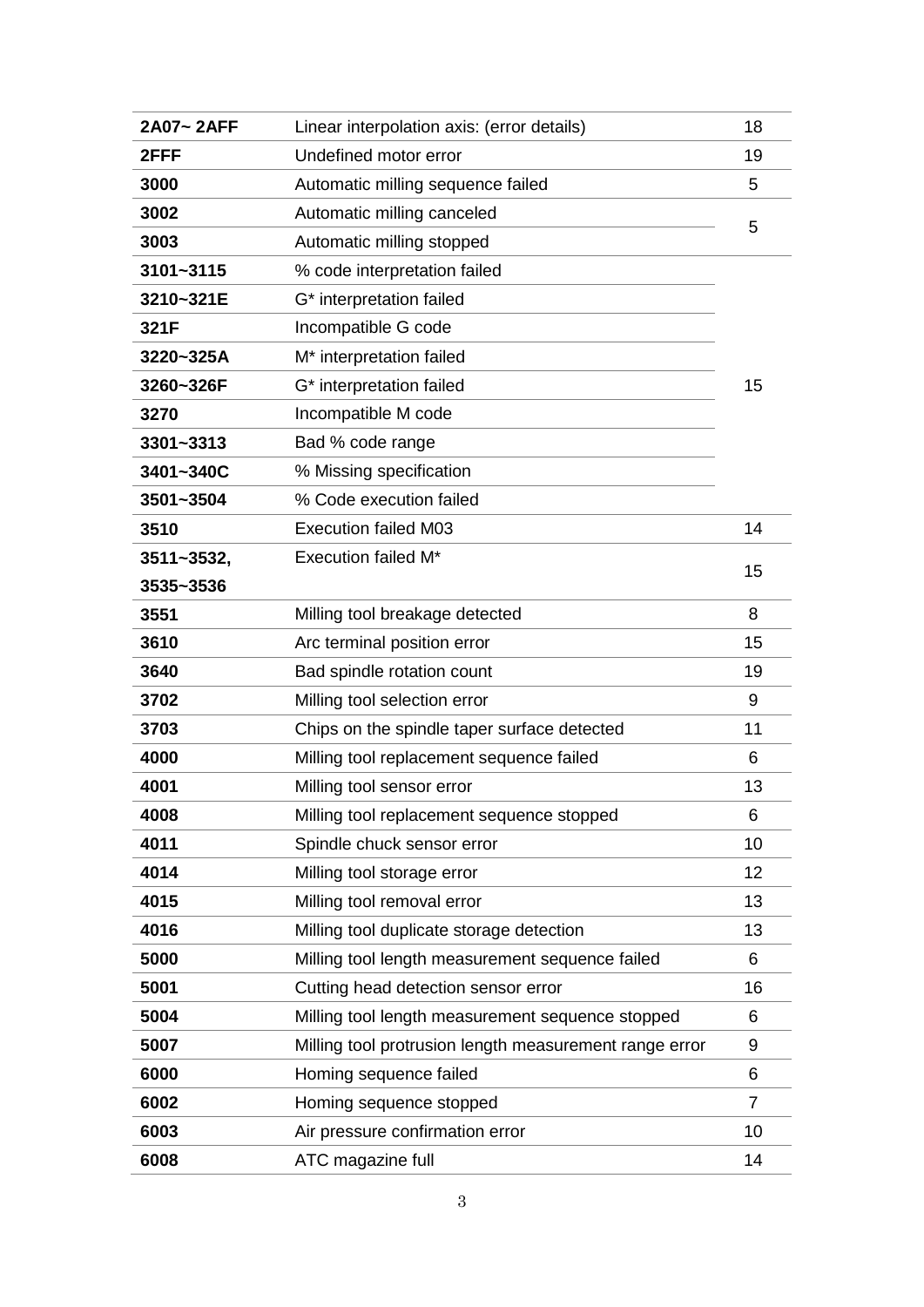| 6009        | Stuck milling tool detected            |  |  |
|-------------|----------------------------------------|--|--|
| 600A        | Milling tool return error              |  |  |
| 9000        | Cancel sequence failed                 |  |  |
| 9001        | Cancel sequence stopped                |  |  |
| A000        | Resume sequence failed                 |  |  |
| A001        | Resume sequence stopped<br>7           |  |  |
| <b>C000</b> | Manual operation sequence failed<br>20 |  |  |
| C001        | Manual operation sequence stopped      |  |  |
| FFFF        | Undefined error                        |  |  |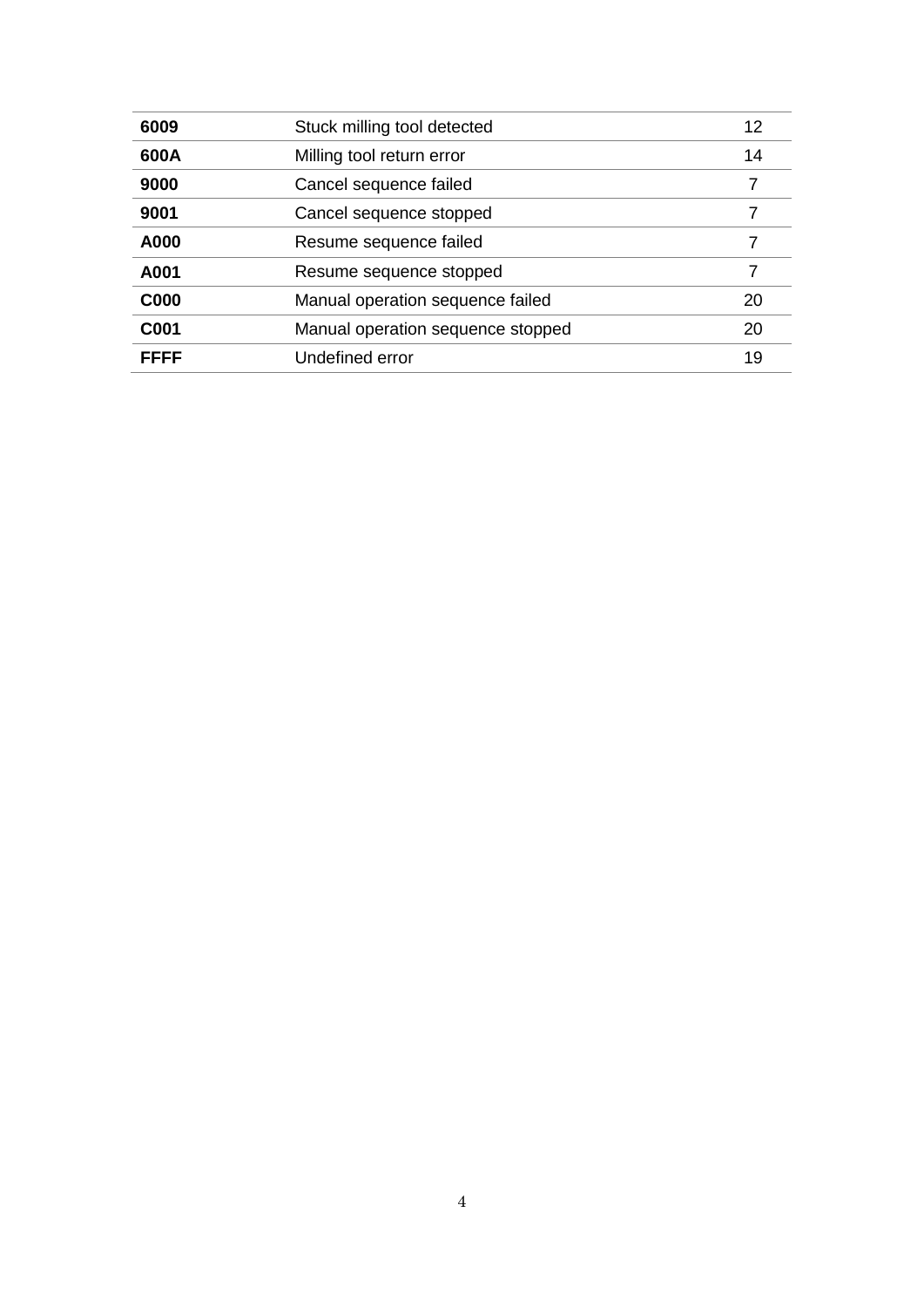# <span id="page-4-0"></span>「0002」 Safety door open

The safety door is open.

### **Solution**

If the safety door is open, close it. If it is closed, confirm it is completely closed.

The machine never run homing or automatic milling if the door is open.

During the homing, wait until the operation is completed.

# <span id="page-4-1"></span>「3000」 Automatic milling sequence failed

This error occurs when…

- **Milling**
- **Pausing**
- **Resuming**

### **Solution**

Click the "Reset button" on the Error Details window of md-gear to reset the error.

Homing will start.

During the homing, wait until it is completed.

# <span id="page-4-2"></span>「3002」 Automatic milling canceled

### 「3003」 Automatic milling stopped

These errors occur if it is \*stopping during milling or pausing.

\*You can stop the milling with "STOP" button of md-gear or start / stop switch of the machine.

#### **Solution**

Click the "Reset button" on the Error Details window of md-gear to reset the error.

Homing will start.

During the homing, wait until it is completed.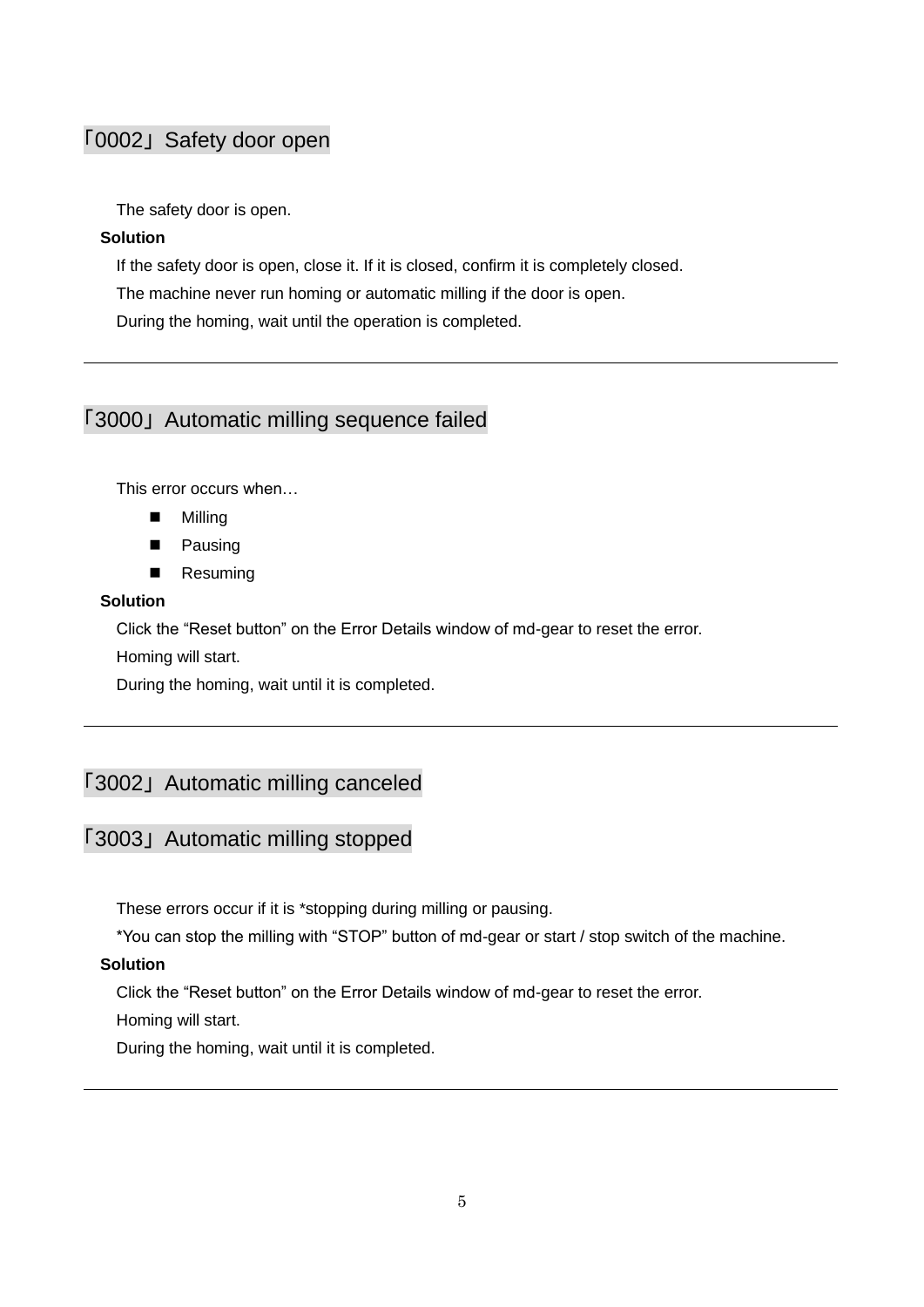### <span id="page-5-0"></span>「4000」 Milling tool replacement sequence failed

### <span id="page-5-2"></span>「5000」 Milling tool length measurement sequence failed

These errors occur during replacing or measuring the milling bur.

### **Solution**

Click the "Reset button" on the Error Details window of md-gear to reset the error.

If it occurs in the process of milling, re-register the milling data after homing, and start over from the beginning.

# <span id="page-5-1"></span>「4008」 Milling tool replacement sequence stopped

# <span id="page-5-3"></span>「5004」 Milling tool length measurement sequence stopped

These errors occur if it is \*stopping during replacing or measuring the milling bur.

\*You can stop the milling with "STOP" button of md-gear or start / stop switch of the machine.

### **Solution**

Click the "Reset button" on the Error Details window of md-gear to reset the error.

If it occurs in the process of milling, re-register the milling data after homing, and start over from the beginning.

# <span id="page-5-4"></span>「6000」 Homing sequence failed

This error occurs during homing.

### **Solution**

Click the "Reset button" on the Error Details window of md-gear to reset the error.

Homing will start.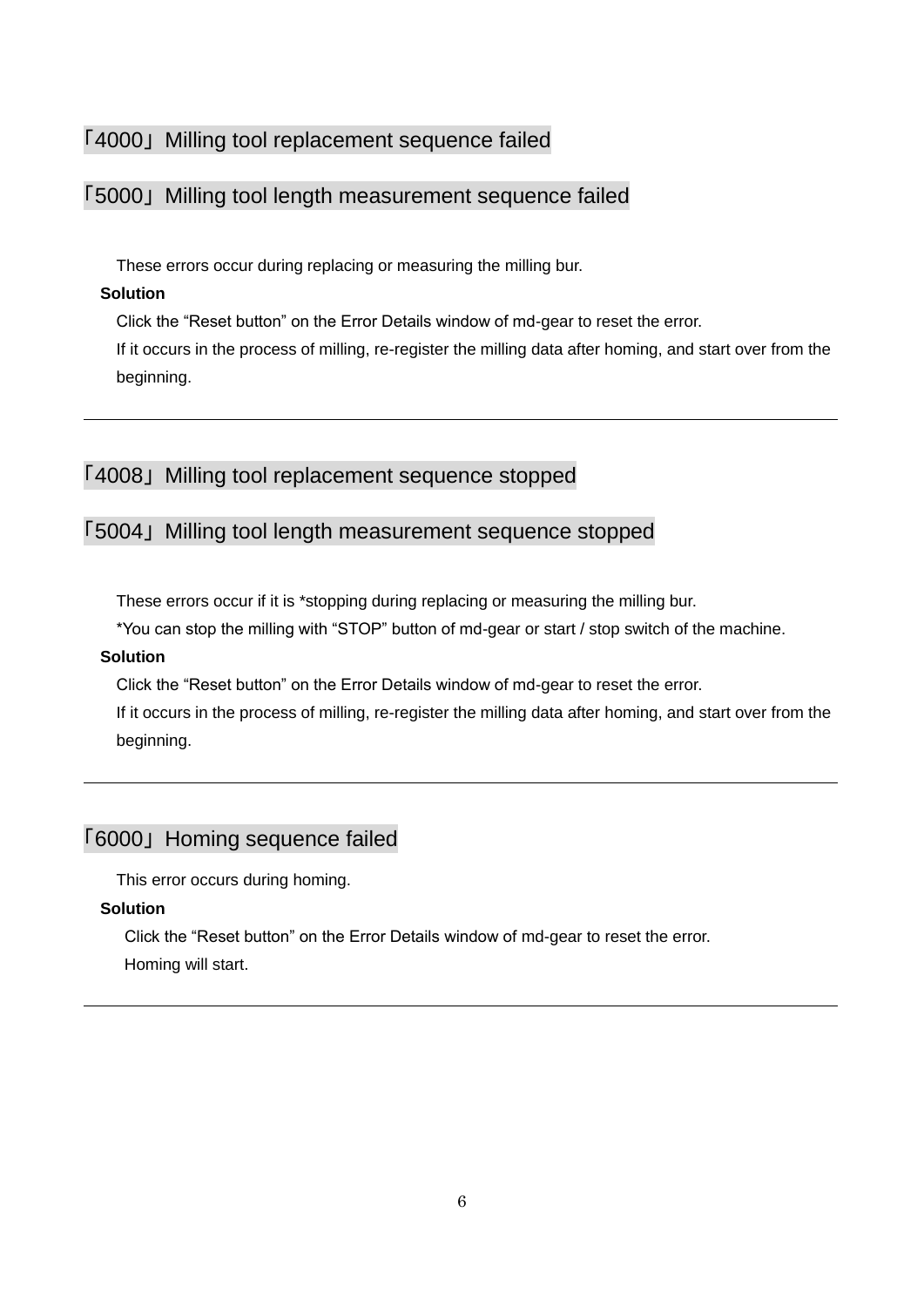# <span id="page-6-0"></span>「6002」 Homing sequence stopped

This error occurs if it is \*stopping during homing.

\*You can stop the milling with "STOP" button of md-gear or start / stop switch of the machine.

#### **Solution**

Click the "Reset button" on the Error Details window of md-gear to reset the error. Homing will start.

# <span id="page-6-1"></span>「9000」 Cancel sequence failed

### <span id="page-6-3"></span>「A000」 Resume sequence failed

These errors occur during the processing interruption or restart processing.

### **Solution**

Click the "Reset button" on the Error Details window of md-gear to reset the error.

If it occurs in the process of milling, re-register the milling data after homing, and start over from the beginning.

# <span id="page-6-2"></span>「9001」 Cancel sequence stopped

# <span id="page-6-4"></span>「A001」 Resume sequence stopped

These errors occur if it is \*stopping during the processing interruption or restart processing.

\*You can stop the milling with "STOP" button of md-gear or start / stop switch of the machine.

#### **Solution**

Click the "Reset button" on the Error Details window of md-gear to reset the error.

If it occurs in the process of milling, re-register the milling data after homing, and start over from the beginning.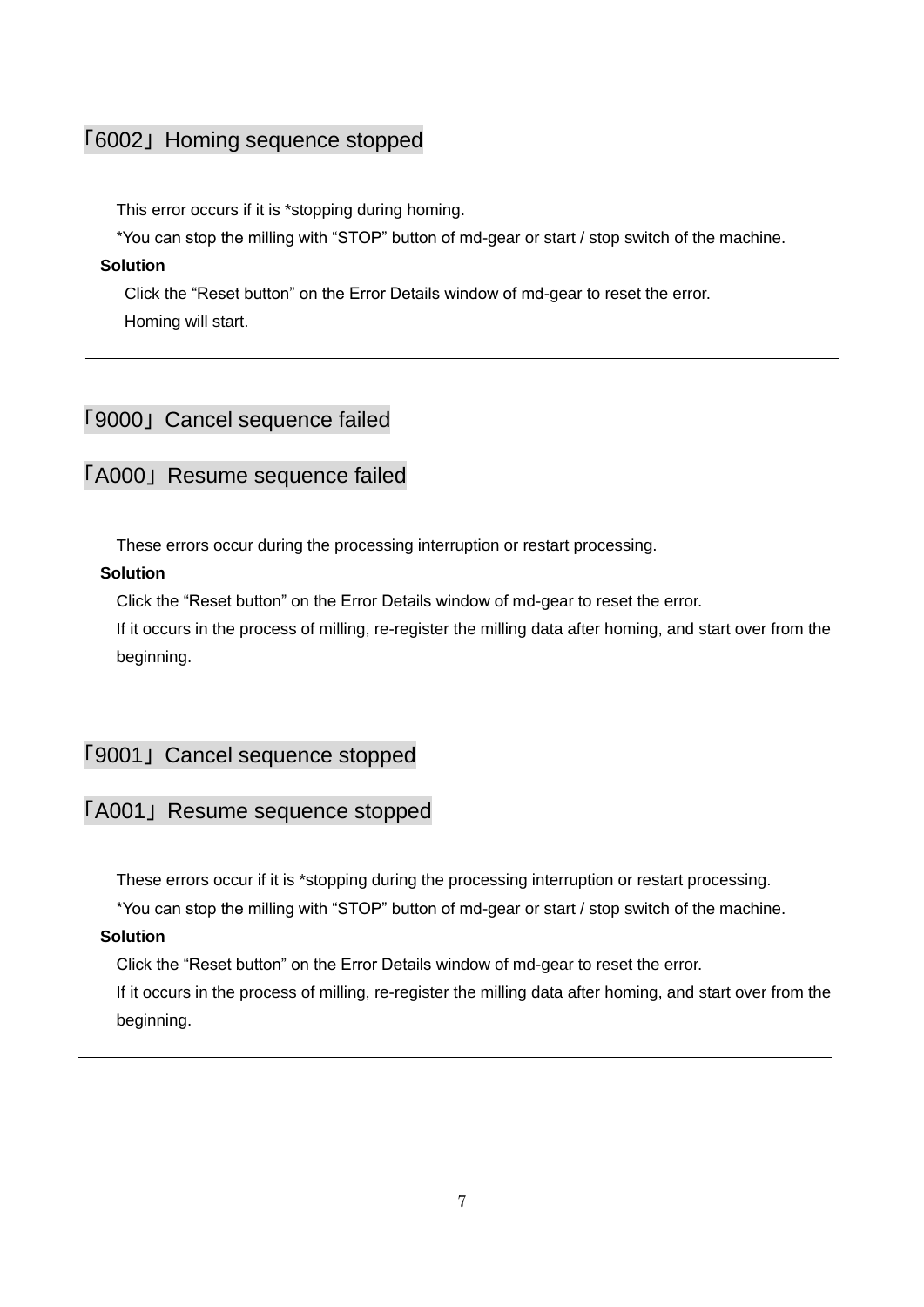# <span id="page-7-0"></span>「2003, 2103, 2203, 2303, 2403, 2A03」 % axis: Stopped by clockwise limit sensor

「2004, 2104, 2204, 2304, 2404, 2A04」 % axis: Stopped by counterclockwise limit sensor

<span id="page-7-1"></span>「2005, 2105, 2205, 2305, 2405, 2A05」 % axis: Stopped by clockwise soft limit

<span id="page-7-2"></span>「2006, 2106, 2206, 2306, 2406, 2A06」 % axis: Stopped by counterclockwise

### soft limit

"%" means one of the axes  $(X, Y, Z, A, B, or)$  Linear interpolation).

One of the axes X, Y, Z, A, B has reached a position beyond the movable range.

### **Solution**

Click the "Reset button" on the Error Details window of md-gear to reset the error.

If it occurs in the process of milling, check its milling data (template settings, part placement, etc.).

Still the error happened, please contact our Customer Support & Service Center.

# <span id="page-7-3"></span>「3551」 Milling tool breakage detected

This error occurs when "Tool breakage detection" is enabled.

It is detected that the milling bur was broken.

#### **Solution**

Check the number of the milling bur displayed on the Error Details window of md-gear.

Replace the broken milling bur with a new one and store it in the ATC magazine.

Click the "Reset button" on the Error Details window of md-gear to reset the error.

After that, replace the bur on the maintenance screen of md-gear to complete the reset / tool length measurement.

For details, refer to "2.8 Fixing and Removing Milling Burs" and "4.4 Replacing Milling Burs" in the instruction manual.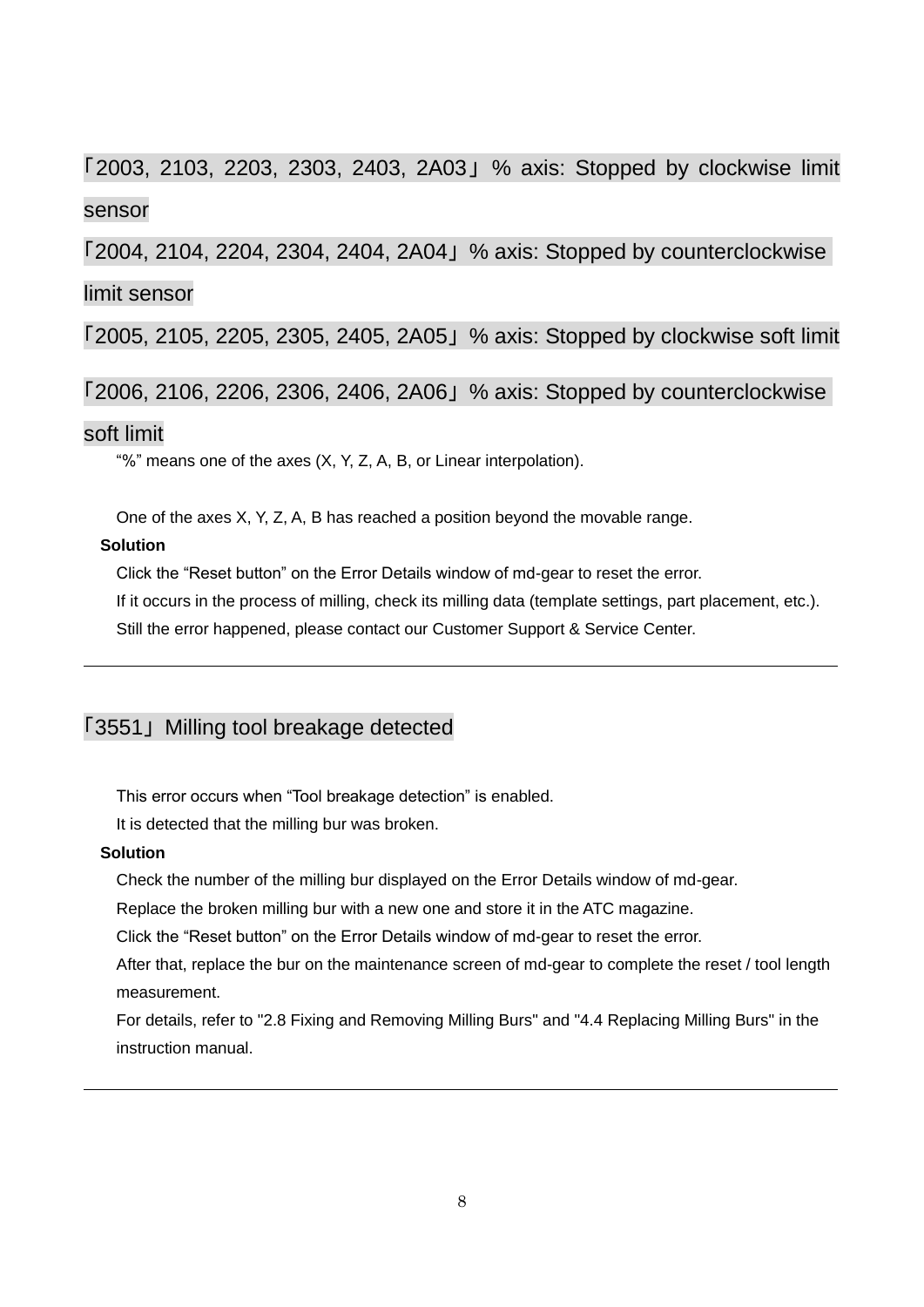### <span id="page-8-0"></span>「3702」Milling tool selection error

When the smart ATC works, the milling bur is not set to the specified position in the magazine. Or the milling bur is broken.

#### **Solution**

Check the milling bur again. If it's broken, replace it with a new one.

Set the milling bur at the slot of the ATC magazine specified in the milling data.

After that, Click the "Reset button" on the Error Details window of md-gear to reset the error.

If you have replaced the bur, set the menu of "Replace Tool" on the maintenance screen of md-gear to complete the reset / tool length measurement.

If it is in the process of milling, re-register the milling data and start over from the beginning.

# <span id="page-8-1"></span>「5007」 Milling tool protrusion length measurement range error

It was detected that the protruding length of the milling bur was out of the range (range: 25 mm to 35 mm) in the bur length measurement.

#### **Solution**

Check the number of the milling bur displayed on the Error Details window of md-gear, and click the "Reset" to reset the error.

Adjust the protrusion length of the milling bur within 25 to 35 mm, and re-measure it with the bar length measurement button on the main screen of md-gear.

For details, refer to "2.8 Fixing and Removing Milling burs" in the instruction manual.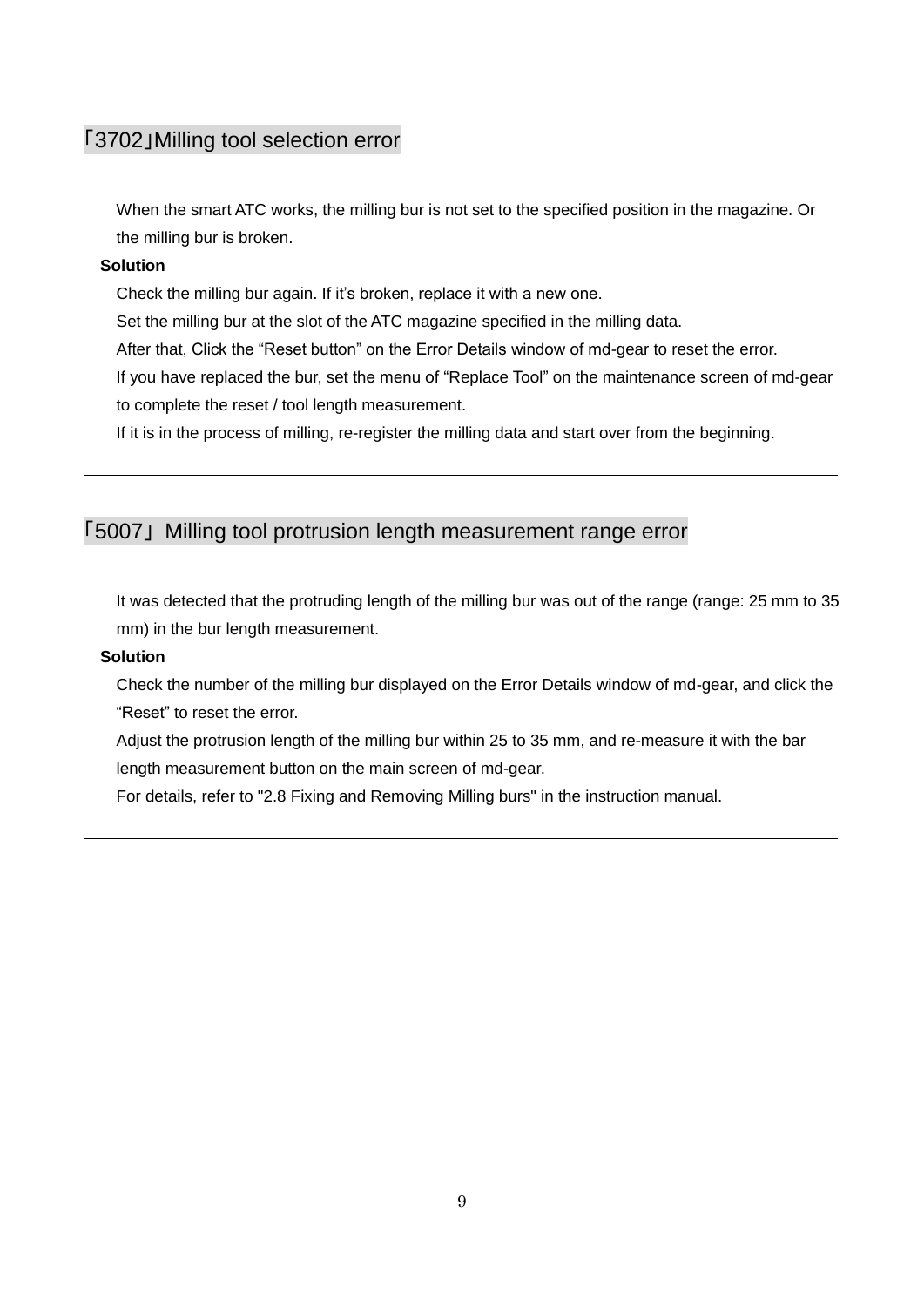# <span id="page-9-0"></span>「000A」 Insufficient air pressure (spindle)

# <span id="page-9-1"></span>「4011」 Spindle chuck sensor error

### <span id="page-9-2"></span>「6003」 Air pressure confirmation error

These errors occur when…

- Air pressure is insufficient
- Having pressed stop button during recovering air pressure
- Spindle chuck cannot be opened or closed

### **Solution**

- 1. Check the filter regulator is supplied with an air pressure of 0.6 to 0.7 MPa. (If using the optional pressure booster unit, the required air pressure will be 0.35-0.4MPa.). For the air pressure adjustment method, refer to "2.2 Adjusting the Air Pressure" in the instruction manual.
- 2. Check for any sounds of air leaking from the milling machine while it is stopped.
- 3. Check for operating noises from the optional pressure booster unit if used.
- 4. Check that the compressor is turned on and that the specifications and settings are correct (0.6MPa, flow rate 60L or more).

The compressor's air pressure may drop if MD-500 is used in tandem with an air gun or other milling machines. If the above checks do not improve, or if you have any questions, please contact our Customer Support & Service Center.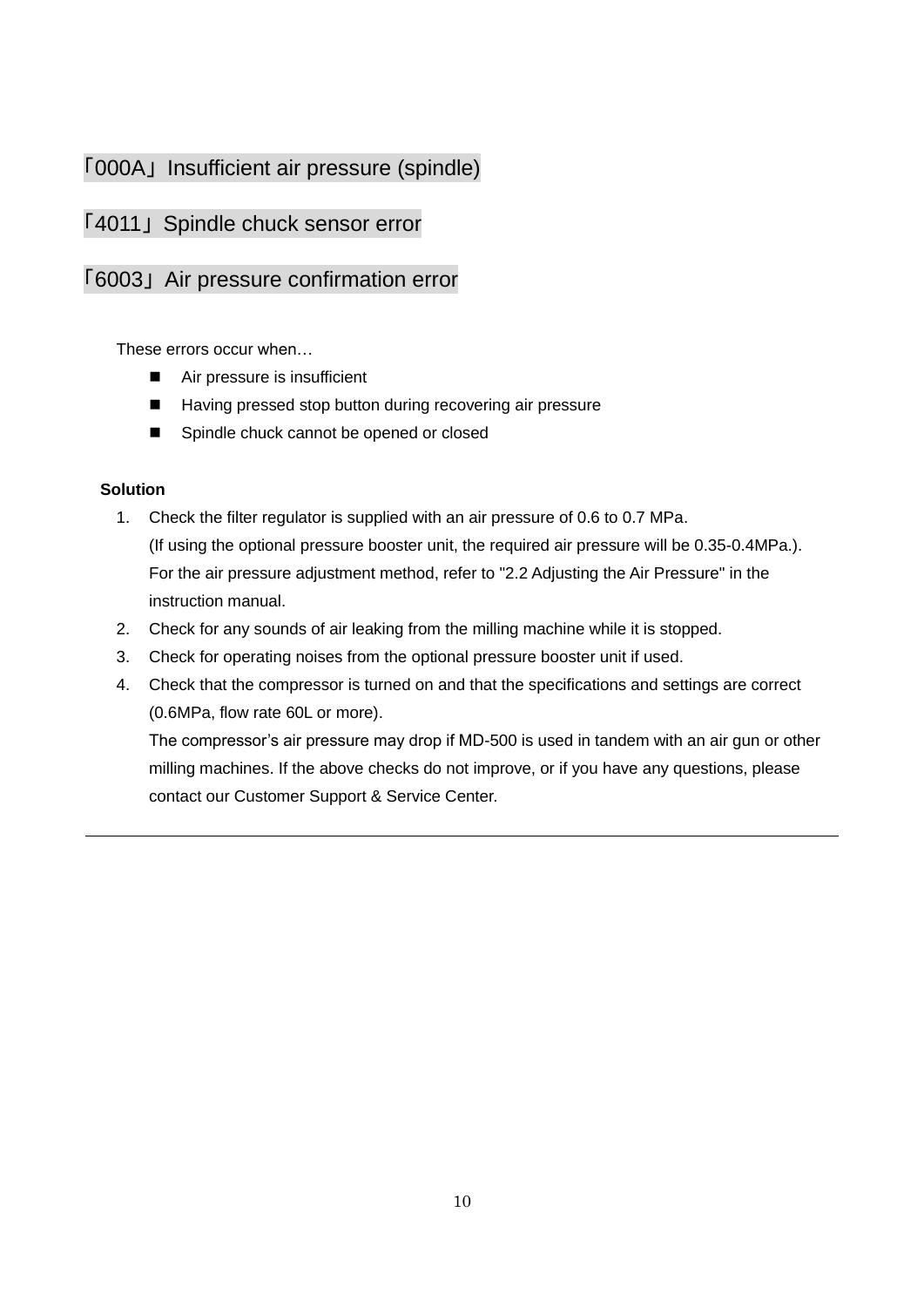# <span id="page-10-0"></span>「3703」 Chips on the spindle taper surface detected

This error occurs when "Chips on the spindle taper surface detected" is enabled.

It is that chips stuck onto the collet holder or spindle taper have been trapped when the spindle pick up a tool.

### **Solution**

Remove any chips on the collet holder taper or in the spindle's taper.

For details, refer to "2 Cleaning the Inner surface of the spindle" in the Cleaning Guide.



↑collet holder of milling tool ↑spindle (underside)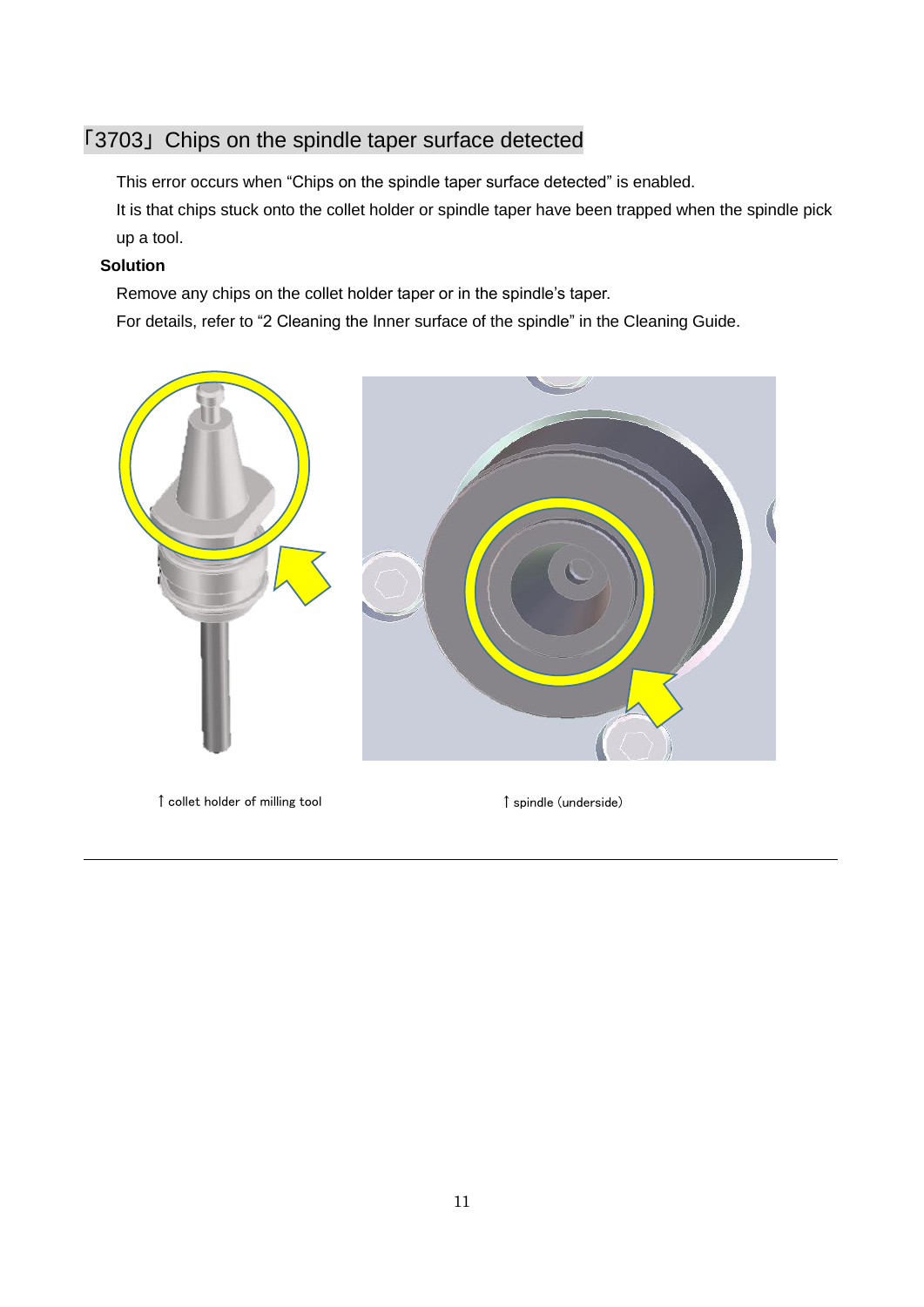# <span id="page-11-0"></span>「4014」 Milling tool storage error

### <span id="page-11-1"></span>「6009」 Stuck milling tool detected

The machine has attempted to store a milling tool in the ATC magazine, but the tool (and its holder) will not come out of the spindle even when the chuck is opened.

Milling chips or other foreign substances may be trapped in the spindle.

### **Solution**

1. Insert a flat head screwdriver (about 2 mm in diameter) between the spindle end face and the flange of the collet holder (see " $\bullet$ " in the figure below) and lever the milling tool out. Check for the spindle's taper and the collet holder taper if there are caught any foreign such as chips, grease, etc.

If it is caught them on, clean them out.

For details, refer to "2 Cleaning the Inner surface of the spindle" in the Cleaning Guide.

- 2. Replace the collet holder and try the operation again.
- 3. If the error still occurs, find out its cause as following below.
	- I. Set your smartphone's camera to front camera and place it on the Swivel table.
	- II. Look at the inner surface of the spindle on the screen of your smartphone and check if there are any foreign substances on the spindle.
	- III. If there are any foreign substances, remove them with a soft cloth. If the error still happened, please contact our Customer Support & Service Center.

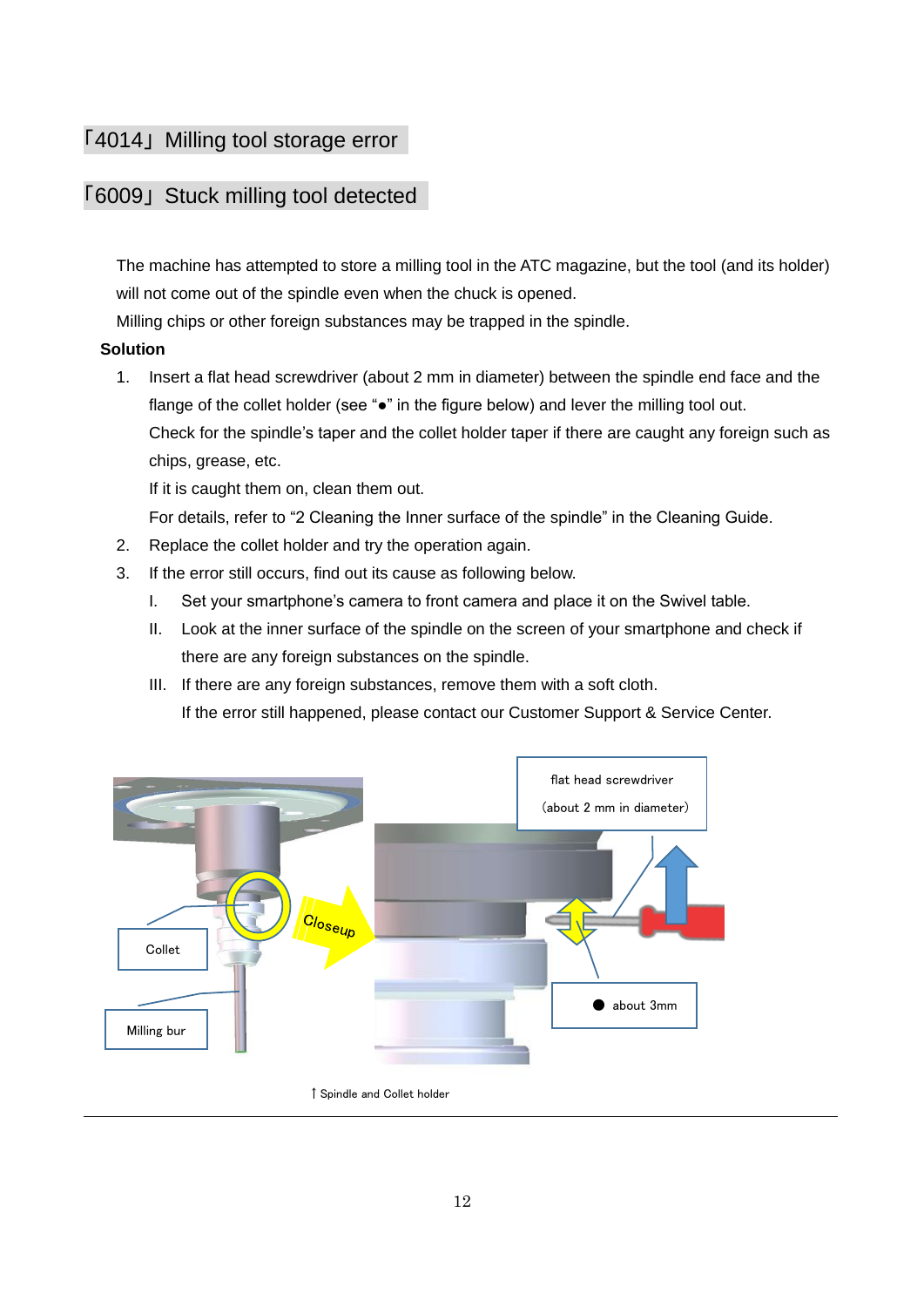### <span id="page-12-0"></span>「4001」 Milling tool sensor error

This error occurs when judged that a milling bur has not set in the ATC magazine specified in the processing data. Although the milling bur was tried to be taken out in the tool length measurement / tool replacement operation.

Or, when judged that the milling bur is set in the number of the magazine even if it is tried to store the milling bur. In the latter case, chips may have accumulated around the sensor that judges the presence of the milling bur.

Alternatively, the milling bur may stuck to the spindle chuck when returning it to the ATC magazine. **Solution**

- 1. Move the tool holder detection lever in the ATC magazine up and down with your finger to check if it is stuck. Also, clean the Magazine.
- 2. If the milling bur is still stuck to the spindle chuck, remove the bur. (Refer to "「6009」 [Stuck milling tool detected](#page-11-1) ([P.12\)](#page-11-1)" in this Manual.) Check the milling tool again, and set the milling bur at the position of the ATC magazine specified in the milling data.

If it occurs in the process of milling, re-register the milling data after homing, and start over from the beginning.

If the error still happened, please contact our Customer Support & Service Center.

### <span id="page-12-1"></span>「4015」 Milling tool removal error

This error occurs when the milling bur is removed from the ATC magazine is not in its specified slot.

### **Solution**

Make sure you have set the milling tool in the correct position of the ATC magazine and start over.

After that, click the "Reset button" on the Error Details window of md-gear to reset the error.

# <span id="page-12-2"></span>「4016」 Milling tool duplicate storage detection

During automatic milling and homing, the machine attempts to return an attached milling tool to the ATC magazine but another tool is already stored in the specified slot.

#### **Solution**

Remove the other tool from the specified slot and then click the "Reset button" on the Error Details window of md-gear to reset the error.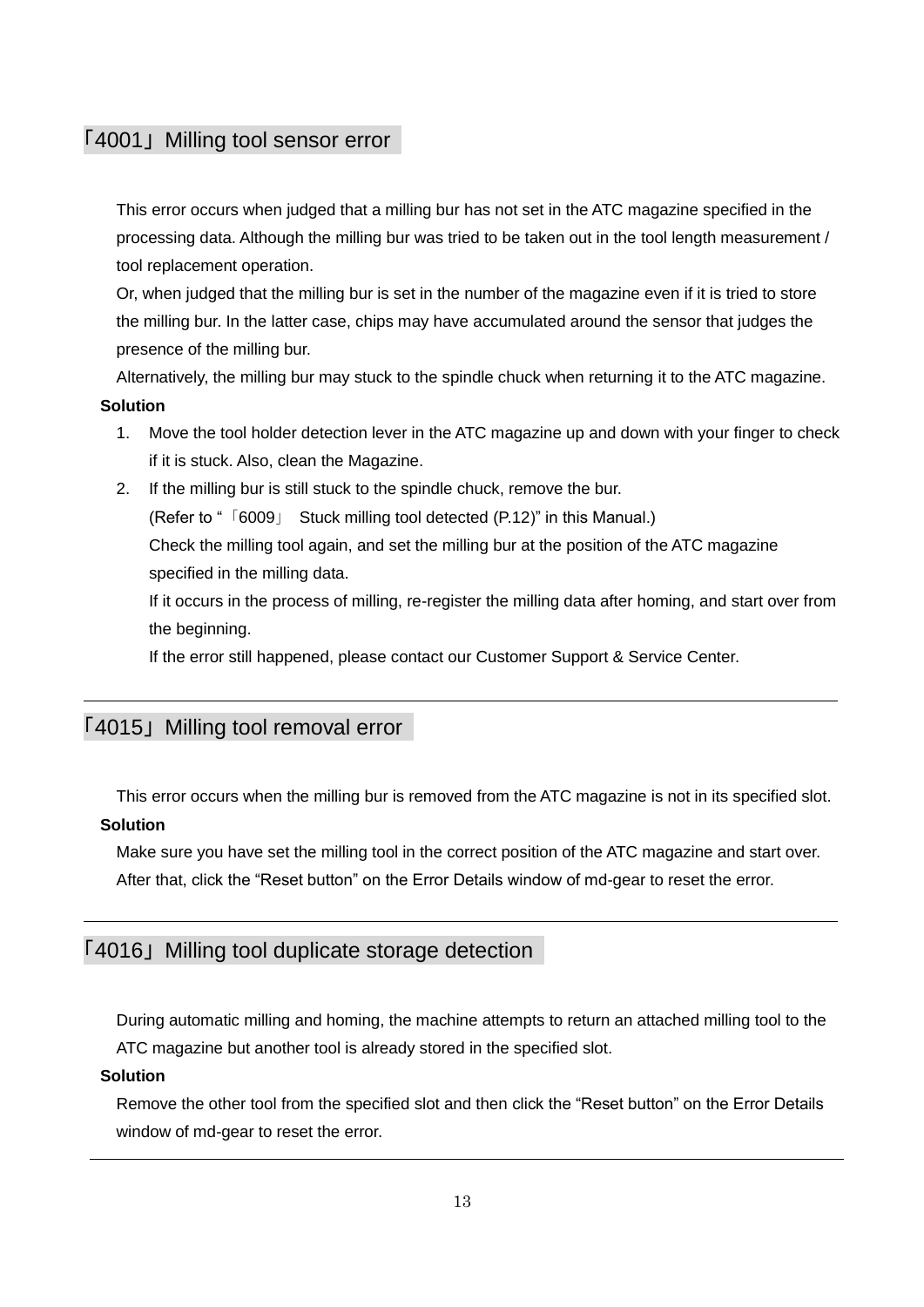# <span id="page-13-1"></span>「6008」 ATC magazine full

### <span id="page-13-2"></span>「600A」 Milling tool return error

In bur measurement during homing, it is judged that the milling bur is already stored in the specified slot of the ATC magazine.

If the bur is not in the specified slot of the ATC magazine, but the milling bur has not store, then chips may have accumulated around the sensor that judges the presence of the milling bur.

### **Solution**

1. Check the milling tool again, and set the milling bur at the position of the ATC magazine specified in the milling data.

If it occurs in the process of milling, re-register the milling data after homing, and start over from the beginning.

2. Move the tool holder detection lever in the ATC magazine up and down with your finger to check if it is stuck. Then clean the Magazine.

If the error still happened, please contact our Customer Support & Service Center.

## <span id="page-13-0"></span>「3510」 Execution failed M03

Spindle rotation could not be started. The Z-axis may be oscillating.

### **Solution**

- 1. Check whether the milling bur holder is properly attached to the spindle.
- 2. Check whether the milling bur is properly inserted in the milling bur holder. For details, refer to "2.8 Fixing and Removing Milling Burs" and "4.4 Replacing Milling Burs" in the Instruction Manual.
- 3. Check the stability of the table where MD-500 is placed. If the error still happened, please contact our Customer Support & Service Center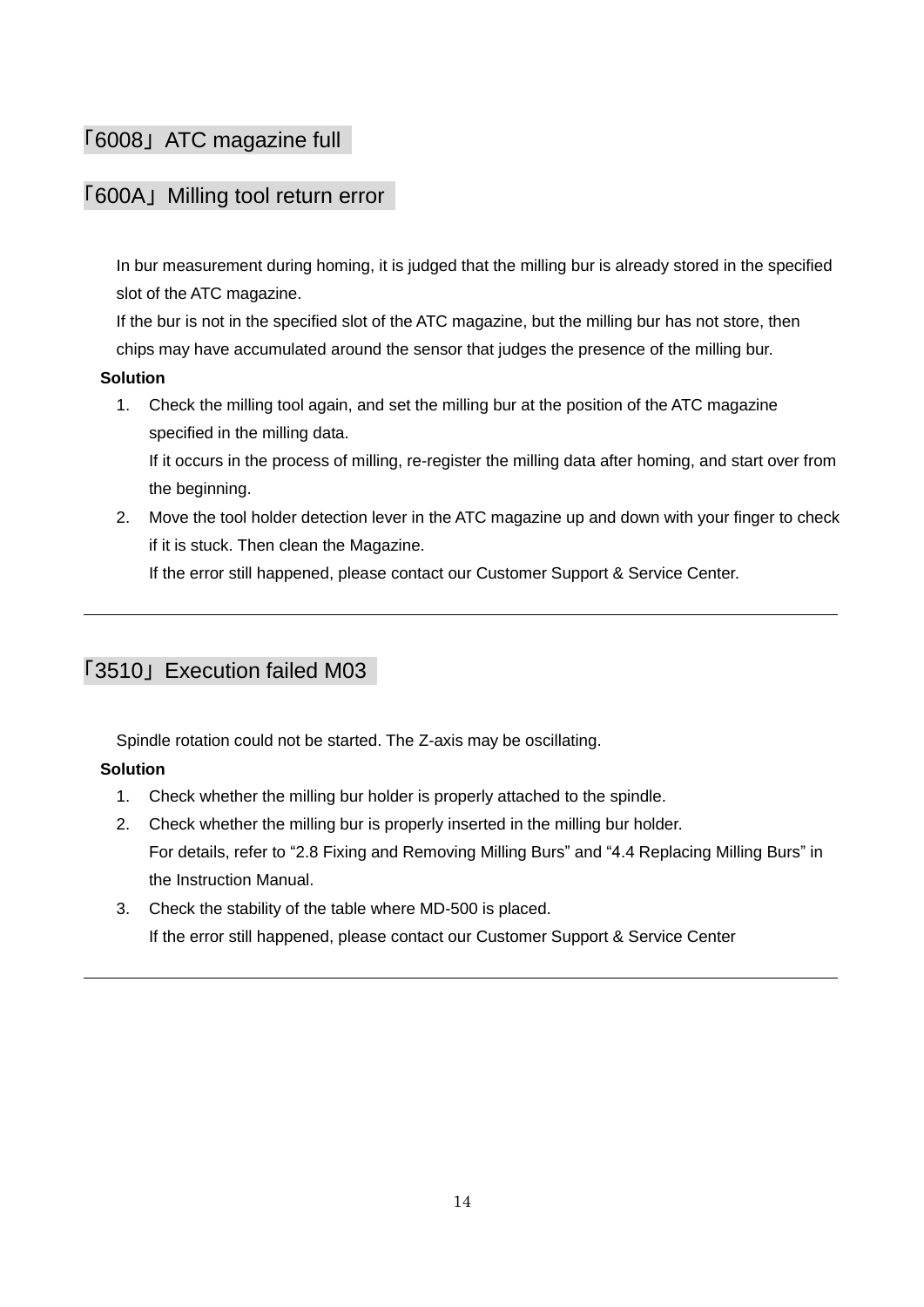# <span id="page-14-0"></span>「3101~3115」 % code interpretation failed

# 「3210~321E,3260~326F」 G\* interpretation failed

### 「321F」 Incompatible G code

# 「3220~325A」 M\* interpretation failed

「3270」 Incompatible M code

 $[3301 \sim 3313]$  Bad % code range

「3401~340C」 % Missing specification

「3501~3504」 % code execution failed

<span id="page-14-1"></span> $\sqrt{3511} \sim 3532,3535 \sim 3536$  Execution failed M\*

### <span id="page-14-2"></span>「3610」 Arc terminal position error

"\*" is the number and "%" is the alphabet (NC, F, S, T, H, X, Y, Z, G, M, O, L, A, or B).

There may be inappropriate descriptions in the milling data, such as codes that are not compatible with the MD-500 or values that are outside the operating range.

There is a possibility that the milling data was created by using a template for another company's machine.

### **Solution**

Click the "Reset button" on the Error Details window of md-gear to reset the error.

Revise the milling data (particularly locations identified by the error code, such as G code, T code, or M code).

Also check that the correct template has been selected in your CAM software.

After correcting the code, operate the automatic milling from the beginning again.

If the error still happened, please contact your CAM software support desk.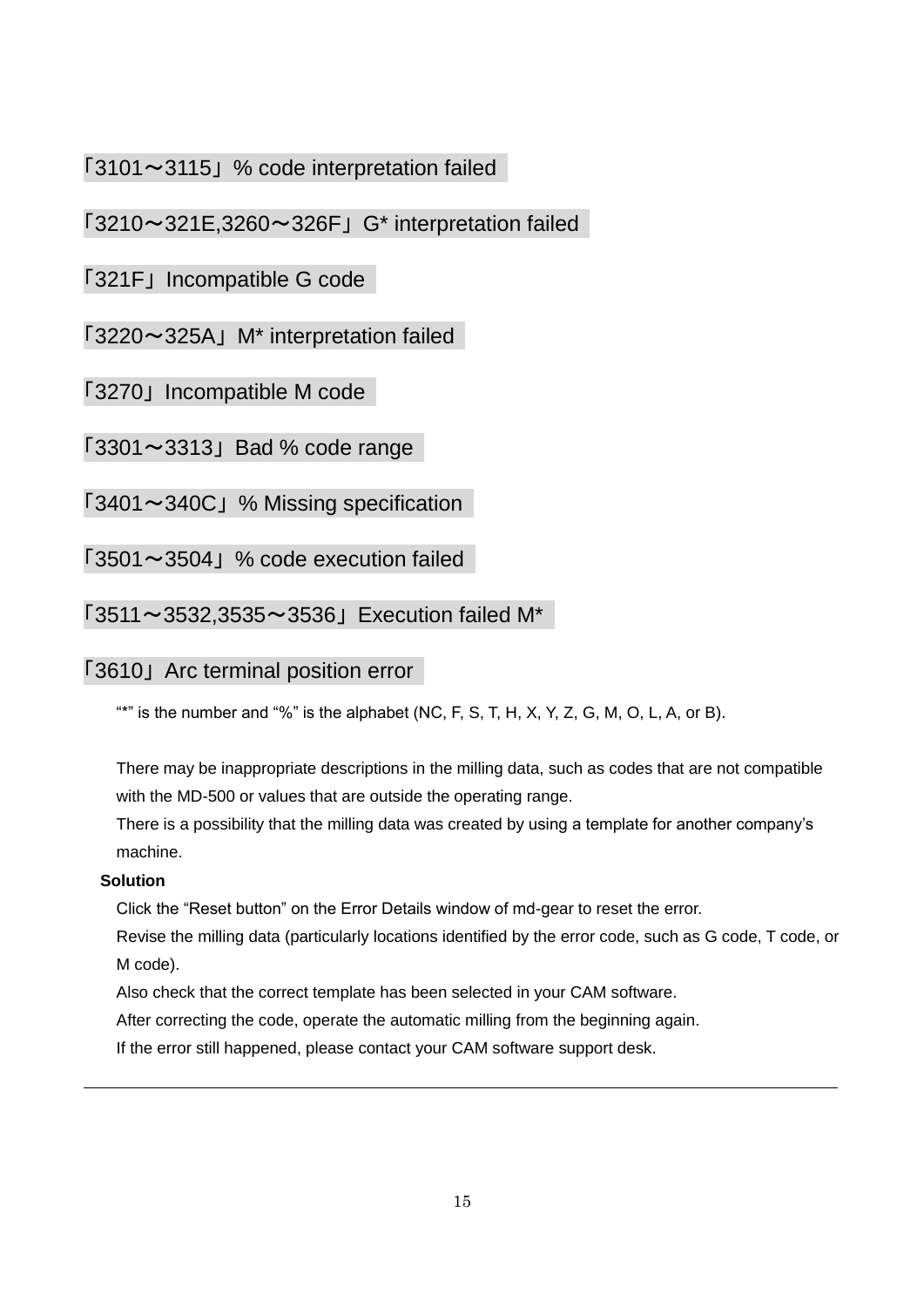### <span id="page-15-3"></span>「5001」 Cutting head detection sensor error

This is an error with the touch sensor used for tool length measurements. The touch sensor may have been pushed by milling chips or it may have a bad contact.

#### **Solution**

Click the "Reset button" on the Error Details window of md-gear to reset the error.

And clean the area around the touch sensor. For details, refer to "5 Cleaning the ATC magazine" in the Cleaning Guide. After checking the operation of the touch sensor, check the operation of the tool length measurement by manually.

If the error still happened, please contact our Customer Support & Service Center.

<span id="page-15-0"></span>「0012~0016」 Motor driver malfunction (% axis)

「0018~001C」 Motor torque limit (% axis)

### <span id="page-15-1"></span>「2081, 2181, 2281, 2381, 2481」 % axis: Irregular response: Servo alarm

"%" is the alphabet  $(X, Y, Z, A, or B)$ .

There is an excessive load on the corresponding motor. The milling conditions may be too taxing for the milling machine, or chips may have stuck around the axis.

#### **Solution**

Click the "Reset button" on the Error Details window of md-gear to reset the error.

Revise the conditions on the template used with the milling data as well as override and feed rate settings.

Or remove chips from around the axis with a brush or similar tool. (Y, Z, A, or B)

If the error still happened, please contact our Customer Support & Service Center.

### <span id="page-15-2"></span>「2320」 A axis: Motor timeout

Milled chips may have adhered to the origin sensor of the A-axis.

#### **Solution**

Please contact our Customer Support & Service Center.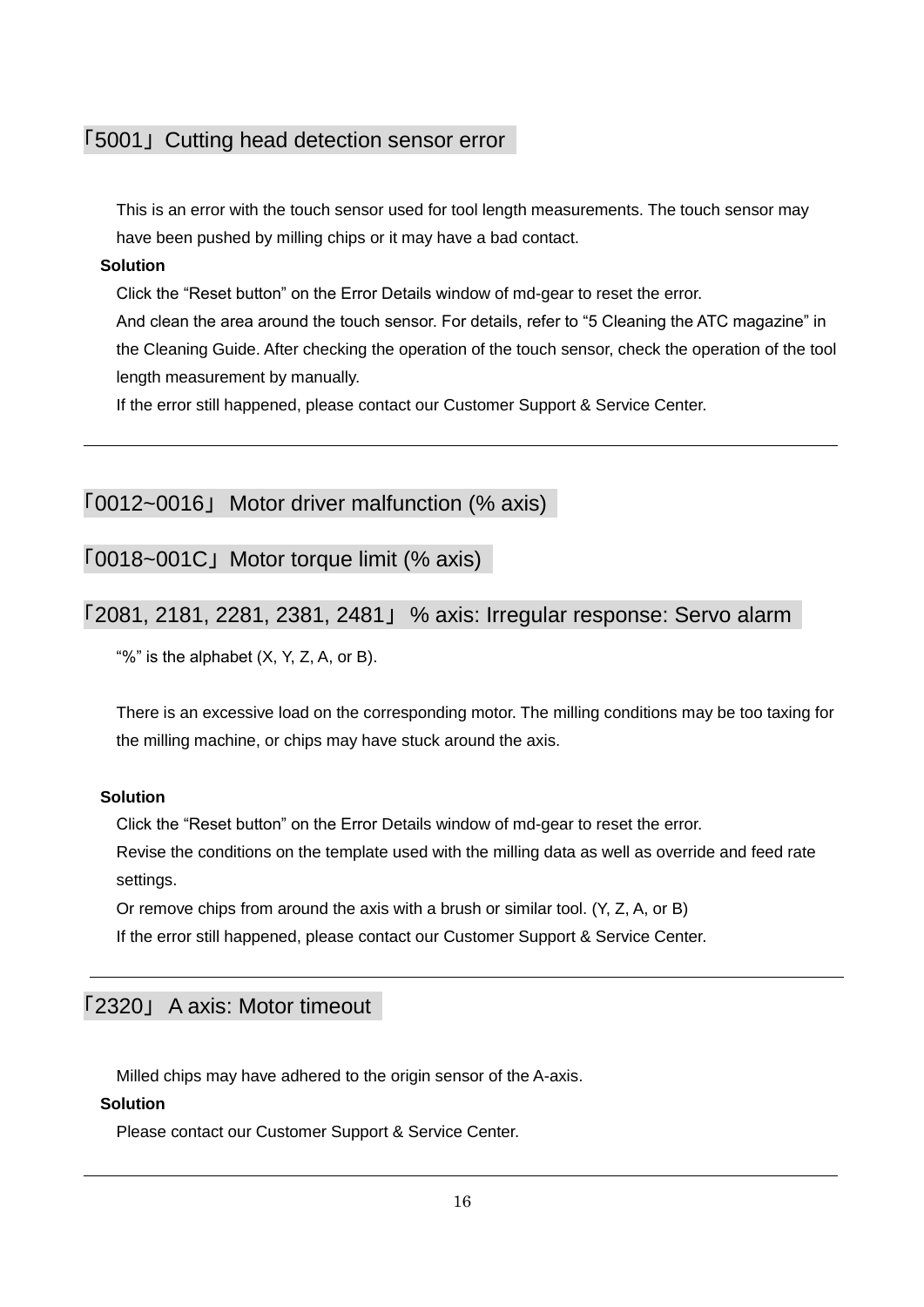# <span id="page-16-0"></span>「0009」 Error signal (spindle)

The spindle's controller has detected an error.

#### **Solutions**

Click the "Reset button" on the Error Details window of md-gear to reset the error. If the error persists, turn the main power switch off and then on again. Still the error happened, please contact our Customer Support & Service Center.

<span id="page-16-1"></span>「000B」 Motor connection error (spindle)

「000C」 Motor malfunction (spindle)

「000D」 Unit power supply (spindle)

The spindle motor is not properly connected to the spindle controller, the mode setting of the spindle controller is not set to AUTO, or the spindle controller power supply is not turned on.

#### **Solutions**

Turn the main power switch OFF and then ON again.

If the error still happens, please contact our Customer Support & Service Center.

# <span id="page-16-2"></span>「000F」 Motor circuit board communication malfunction

A communication fault between the main control circuit board and a servo amp has been detected.

#### **Solutions**

Turn the main power switch off and then on again.

If the error still happens, please contact our Customer Support & Service Center.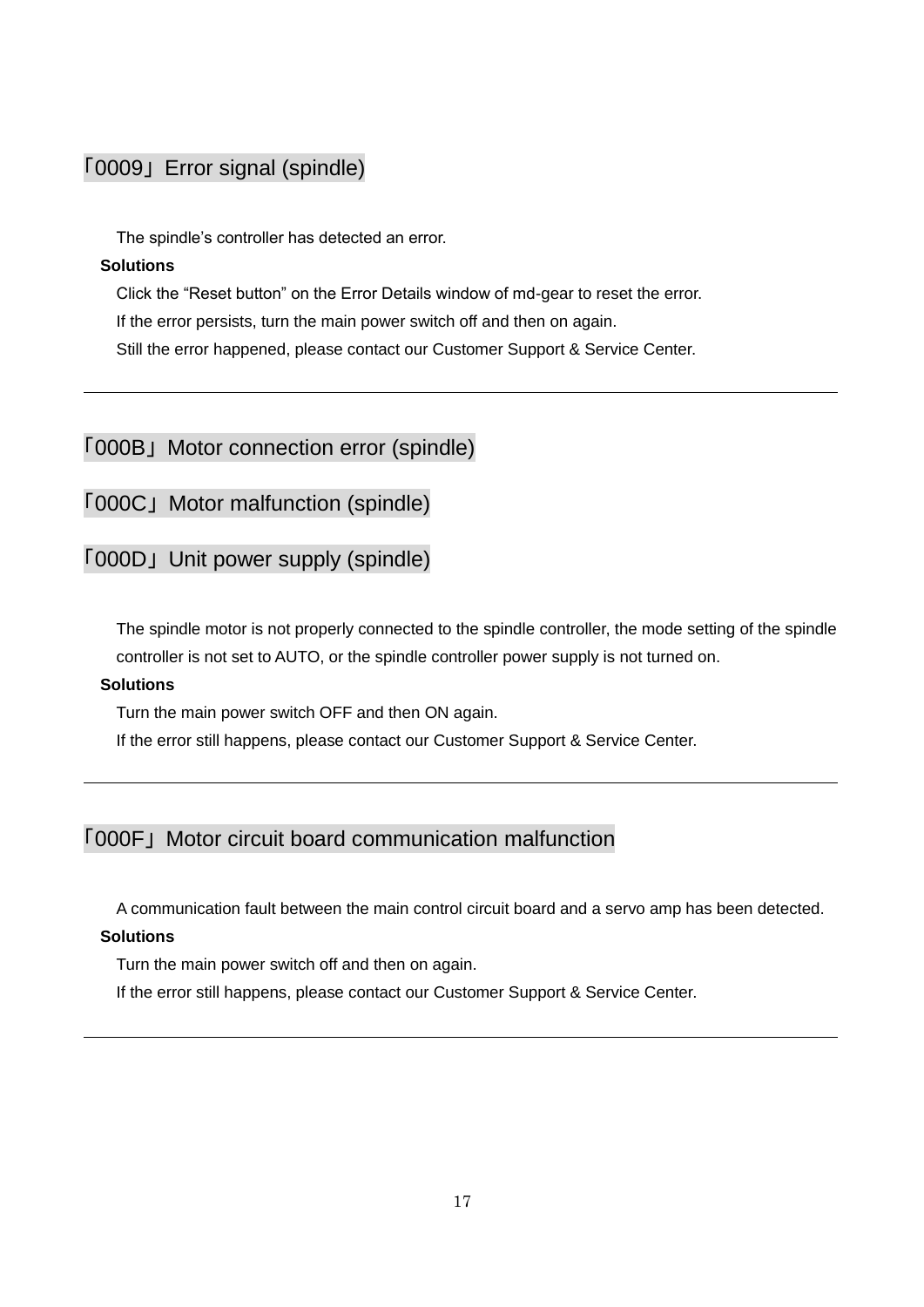# <span id="page-17-0"></span>「0010」 NC watchdog timer reset

「0011」 NC command buffer error

<span id="page-17-1"></span>「001E」 RTEX command error

「0020」 IO circuit board communication error

「0021」 HIF communication error

# 「0022」 MAIN watchdog timer reset

The control circuit board has been reset, or an error in the control software or servo amplifier has been detected.

### **Solutions**

Turn the main power switch off and then on again.

If the error still happened, please contact our Customer Support & Service Center.

<span id="page-17-2"></span>「2000~2002,2007~2080,2082~20FF」 X axis: (error details)

<span id="page-17-3"></span>「2100~2102,2107~2180,2182~21FF」 Y axis: (error details)

<span id="page-17-4"></span>「2200~2202,2207~2280,2282~22FF」 Z axis: (error details)

<span id="page-17-5"></span>「2300~2302,2307~2319,2321~2380,2382~23FF」 A axis: (error details)

<span id="page-17-6"></span>「2400~2402,2407~2480,2482~24FF」 B axis: (error details)

<span id="page-17-7"></span>「2A00~2A02,2A07~2AFF」 Linear interpolation axis: (error details)

One of the axes X, Y, Z, A, B or Linear interpolation has detected an error.

### **Solutions**

Click the "Reset button" on the Error Details window of md-gear to reset the error.

If the error cannot be reset or the situation does not improve, turn the power off and then on again to restore the normal state.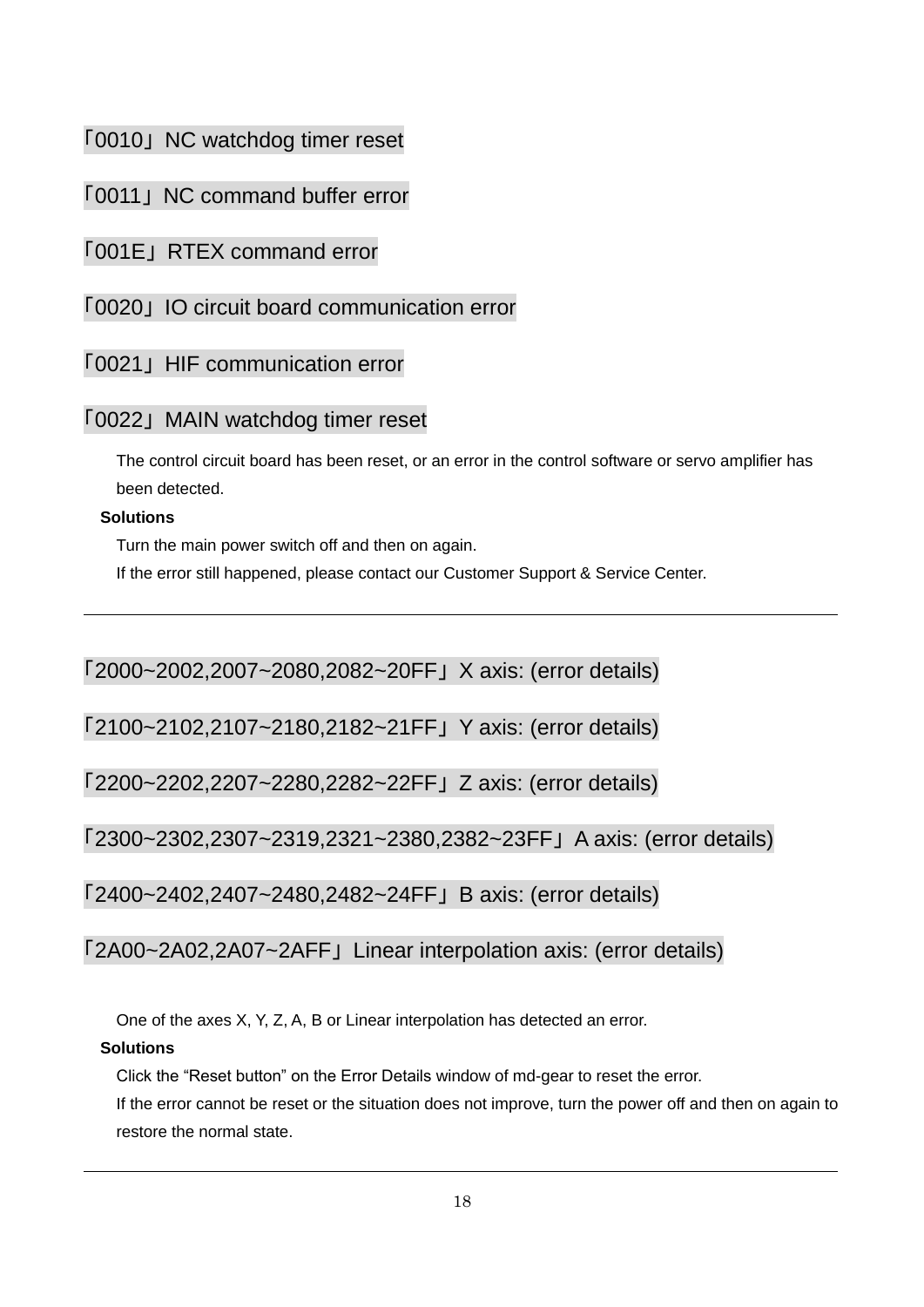### <span id="page-18-0"></span>「220D」 Z axis: Stopped by latch operation error

A fault in the Z axis has been detected during a cutting head detection operation for a Milling tool length measurement.

A milling bur stuck to the spindle may have fallen onto the touch sensor during the measurement.

#### **Solutions**

Place the milling bur back into the ATC magazine.

Check for the spindle if there is caught any foreign such as chips, grease, etc.

If it is caught on the spindle, clean them out.

And replace the collet holder and try the operation again.

(Refer to "2 Cleaning the Inner surface of the spindle" in the Cleaning Guide, "「6009」 [Stuck](#page-11-1)  [milling tool detected](#page-11-1) (2 on [P.12\)](#page-11-1)" in this Manual.)

Click the "Reset button" on the Error Details window of md-gear to reset the error.

### <span id="page-18-1"></span>「2FFF」 Undefined motor error

### <span id="page-18-3"></span>「FFFF」 Undefined error

An undefined error has been detected.

#### **Solutions**

Click the "Reset button" on the Error Details window of md-gear to reset the error.

And turn the main power switch off and then on again.

If the error still happened, please contact our Customer Support & Service Center.

### <span id="page-18-2"></span>「3640」 Bad spindle rotation count

The spindle does not rotate the set number of times.

### **Solutions**

Click the "Reset button" on the Error Details window of md-gear to reset the error.

After checking the spindle operation, operate the automatic milling from the beginning again.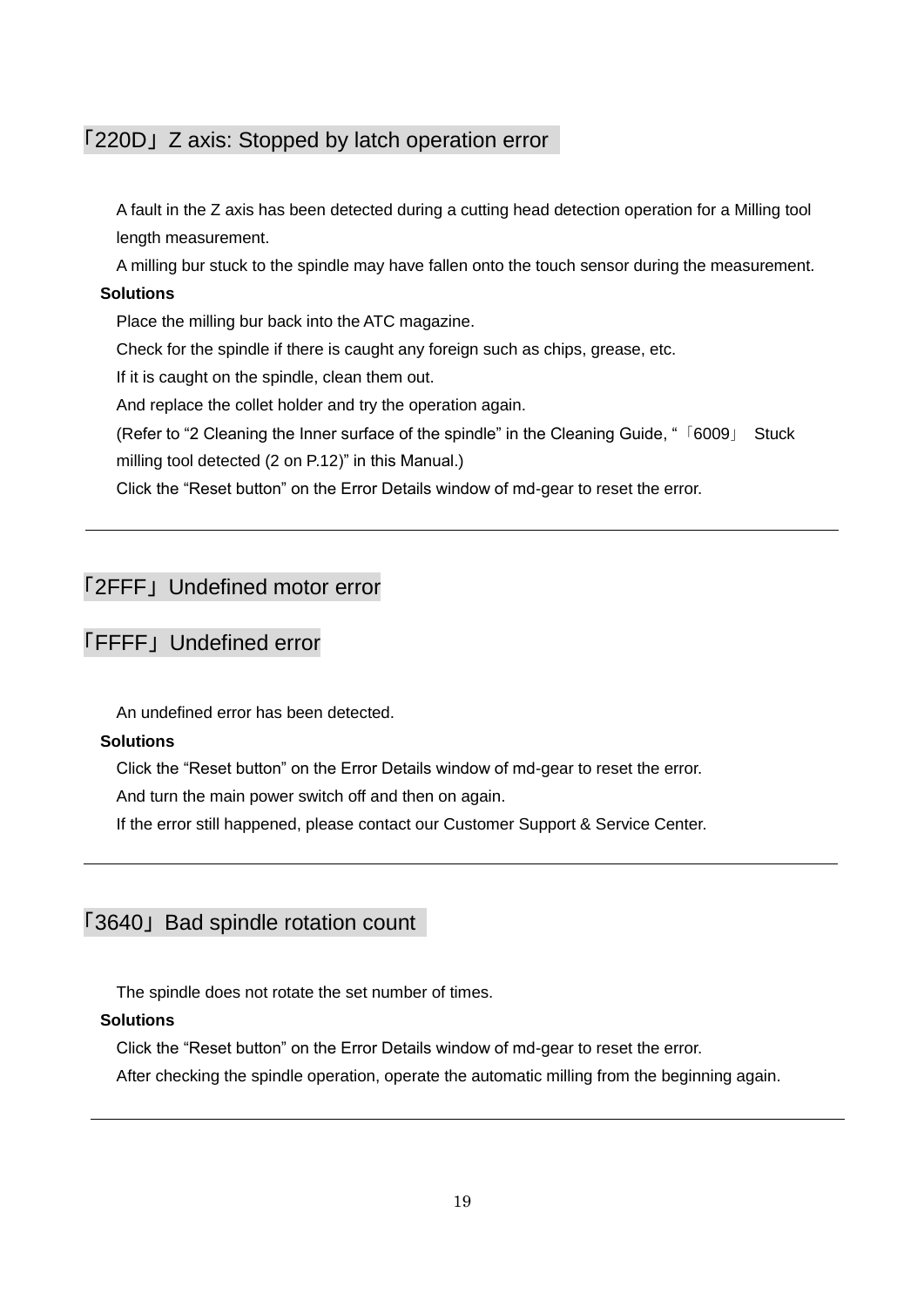# <span id="page-19-0"></span>「C000」 Manual operation sequence failed

It detects an error during the manual operation sequence.

### **Solutions**

Click the "Reset button" on the Error Details window of md-gear to reset the error.

# <span id="page-19-1"></span>「C001」 Manual operation sequence stopped

This error occurs if it is \*stopping during the manual operation sequence.

\*You can stop the milling with "STOP" button of md-gear or start / stop switch of the machine.

#### **Solutions**

Click the "Reset button" on the Error Details window of md-gear to reset the error.